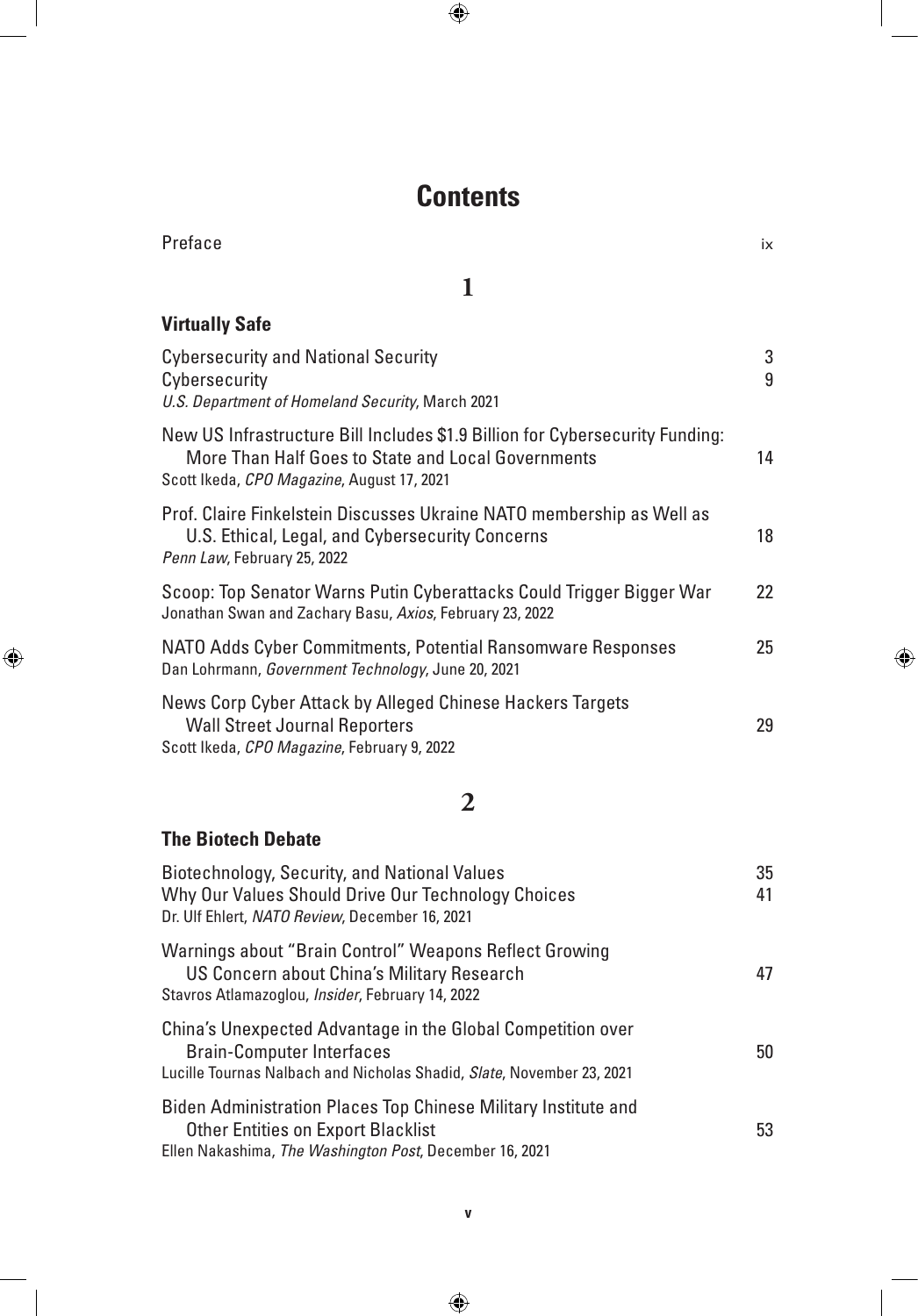Biotechnology: The Pentagon's Next Big Thing 56 Jingyuan Liu and Kai Liao, *OUPblog*, December 17, 2020

### **3**

#### **Intelligence Issues**

| Artificial Intelligence in American Culture<br>NATO Ups the Ante on Disruptive Tech, Artificial Intelligence<br>Vivienne Machi, Defense News, November 3, 2021                                        | 61<br>67 |
|-------------------------------------------------------------------------------------------------------------------------------------------------------------------------------------------------------|----------|
| General Says Artificial Intelligence Will Play Important Role in<br>Network Defense<br>David Vergun, DOD News, October 8, 2021                                                                        | 71       |
| UN Addresses Lethal Autonomous Weapons—aka "Killer Robots"—<br><b>Amid Calls for a Treaty</b><br>Amanda Miller, Air Force Magazine, December 14, 2021                                                 | 73       |
| Technology Is Revolutionizing How Intelligence Is Gathered and Analyzed—<br>and Opening a Window onto Russian Military Activity around Ukraine<br>Craig Nazereth, The Conversation, February 14, 2022 | 76       |
| NATO Wants to Set AI Standards. If Only Its Members Agreed on the Basics                                                                                                                              | - 79     |

Melissa Heikkilä, *Politico*, March 29, 2021

#### **4**

#### **Future Tech**

| What Is Next on the Technological Horizon for America?                                                                    | 85  |
|---------------------------------------------------------------------------------------------------------------------------|-----|
| <b>Quantum Technologies in Defence and Security</b><br>Michiel van Amerongen, NATO Review, June 3, 2021                   | 91  |
| Defense Primer: Quantum Technology<br>Kelley M. Sayler, Congressional Research Service, January 25, 2022                  | 98  |
| NATO Cyber Security Unit Tests Post-Quantum VPN<br>Alex Scroxton, Computer Weekly, March 3, 2022                          | 103 |
| <b>Coming Soon: The Internet of Military Things</b><br>Peter Suciu, National Interest, December 23, 2021                  | 105 |
| The State of U.S.-China Quantum Data Security Competition<br>Tom Stafanick, Brookings Institute, September 18, 2020       | 107 |
| Emerging Technology, Evolving Threats—Part II: The Asymmetry Effect<br>John McClurg, Security magazine, September 2, 2021 | 114 |